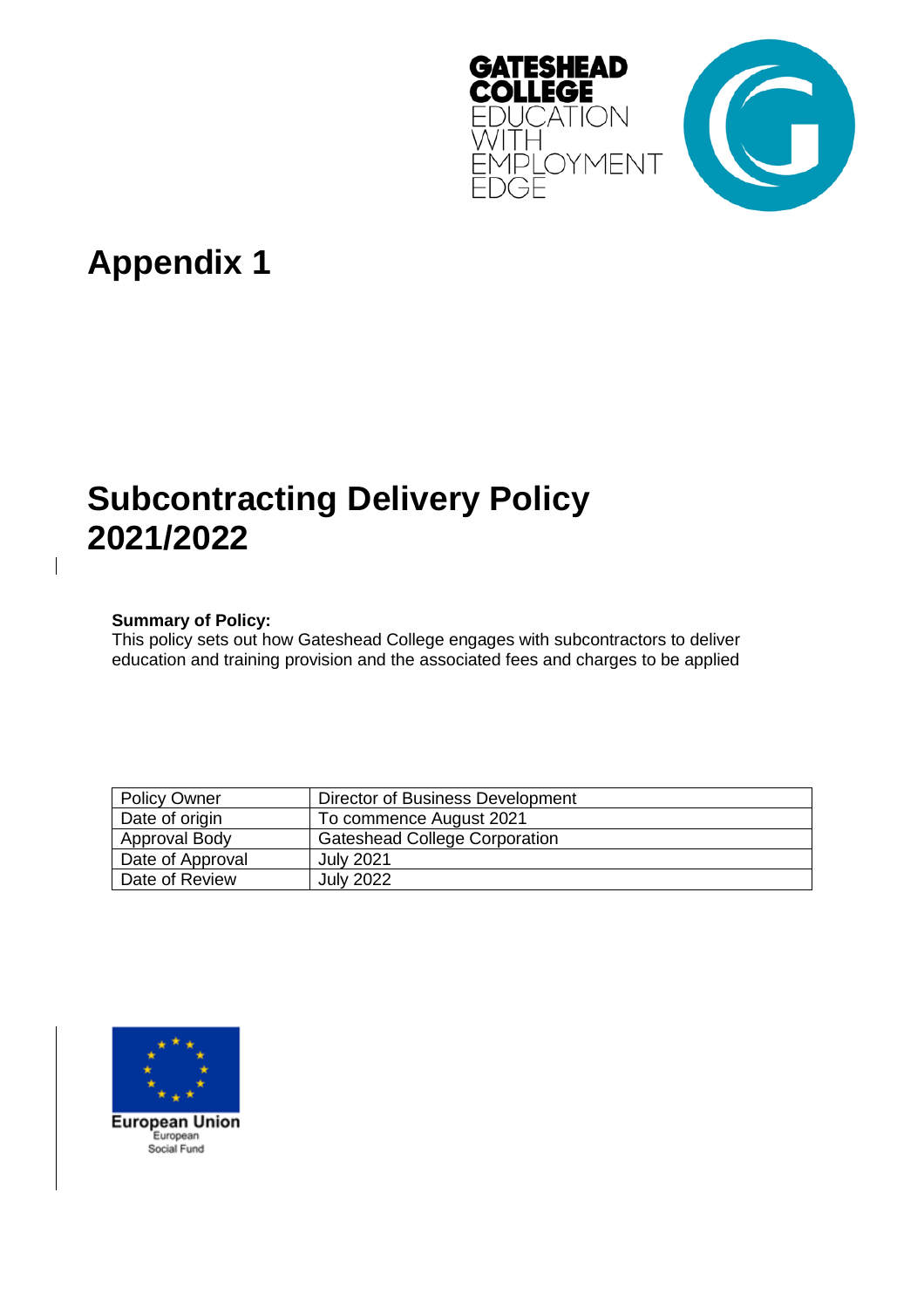### **1.0 Introduction and Scope**

- 1.1 Gateshead College successfully engages with business partners subcontractors- in order to fulfil the College purpose "To shape and nurture the most highly prized students in the job market".
- 1.2 This Policy sets out the framework for the rationale, delivery and charges of subcontracted provision and has been written in accordance with:
	- The Education and Skills Funding Agency Apprenticeship Funding and Performance Management Rules 2021/22
	- The Educational and Skills Funding Agency Adult Education Budget (AEB) Funding and Performance Management Rules 2021/22
	- The North of Tyne AEB Funding and Performance Management Rules 2021/22
- 1.3 All subcontractors sign up to the College's core values of Excellence, Achievement, Positivity, Purposeful, Respect and Partnership and subcontracting is in line with the College's strategic aims.
- 1.4 This Policy will be reviewed on an annual basis and approved for adoption and publication by Gateshead College Corporation
- 1.5 The ESFA have refined the definition of subcontracting for 2021/22 to "A separate legal entity or an individual that has an agreement (called a subcontract) with you to deliver any element of the education and training we fund. A separate legal entity includes companies in your group, other associated companies and sole traders. An individual could include a person who is a sole trader, self-employed or employed by an agency unless those individuals are working under your direct management and control in the same way as your own employees".

#### **2.0 Disclaimer**

Gateshead College reserves the right to amend its sub-contracting arrangements at any time in accordance with the requirements of the Funding Bodies and the terms and conditions contained in any contracts for sub-contracted provision.

## **3.0 Policy Details**

- 3.1 Gateshead College will seek to subcontract with like-minded supply chain partners in niche sectors and to fulfil any gaps in geographical coverage to meet the needs of our learners, employers and funders. We will work with supply chain partners who can complement our existing provision and offer quality driven, industry-recognised qualifications and services to support learners, participants and employers.
- 3.2 Specifically Gateshead College enters into contracts to support education and training where one or more of the following principles apply: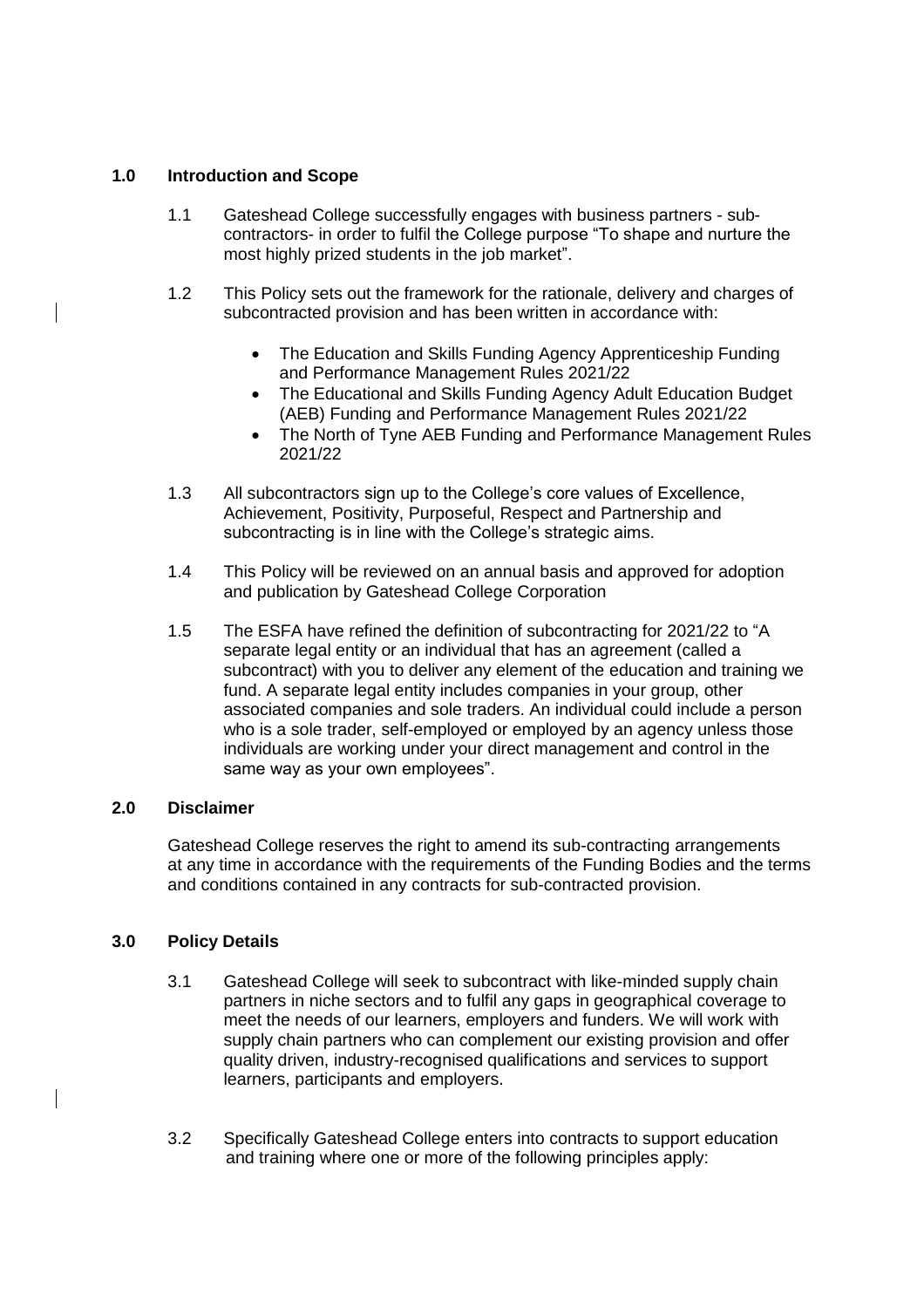- The qualification or programme is not available as part of the college direct curriculum offer
- To contract expert teaching and resources in a cost-effective manner
- To deliver provision which engages hard to reach learners (eg not in employment, education or training (NEETs) with the ultimate aim of progression into employment or mainstream education
- To widen the range and scope of provision offered by the College in terms of engagement, retention and progression opportunities
- Where expertise is available in terms of niche delivery or facilities
- Where utilising subcontractors to complement College delivery of apprenticeships is requested by an employer
- To increase mutual referral opportunities between the College and its subcontractor
- To share best practice in teaching and learning
- To support employers with a wide geographic operation
- To provide employer choice and meet diverse needs of employers
- To support the North East Local Enterprise Partnership areas of strategic importance
- 3.3 Each Contract will clearly identify the College's reason for entering into a subcontracting arrangement.
- 3.4 Gateshead College primarily supports subcontracted provision within the North East region, exceptionally, extending nationally to support employers' operations and funding agencies' specific requirements.

## **4.0 Exemptions to the Policy**

- 4.1 Gateshead College will also be subcontracting the end-point assessment to Apprentice Assessment Organisations. Responsibility for selecting Apprentice Assessment Organisations and the fee negotiation lies with the Employer.
- 4.2 Whilst Gateshead College shall be responsible for the payment of the fees, Subcontracting to Apprentice Assessment Organisations shall, therefore, be exempt from this policy.
- 4.3 Should the employer ask Gateshead College to help with the selection of an Apprentice Assessment Organisation, Gateshead College will comply with the College's Financial Regulations to procure the Apprentice Assessment Organisation for the employer and negotiate the fee.

## **5.0 Services provided**

- 5.1 The College invests resources in supporting subcontracted partners to improve the quality of teaching and learning and ensures that the expectations set for the quality of provision are met at all times.
- 5.2 Management and administrative resources and support are dedicated to ensuring Gateshead College and subcontractors meet all compliance and regulatory funding and performance rules from Funding Bodies.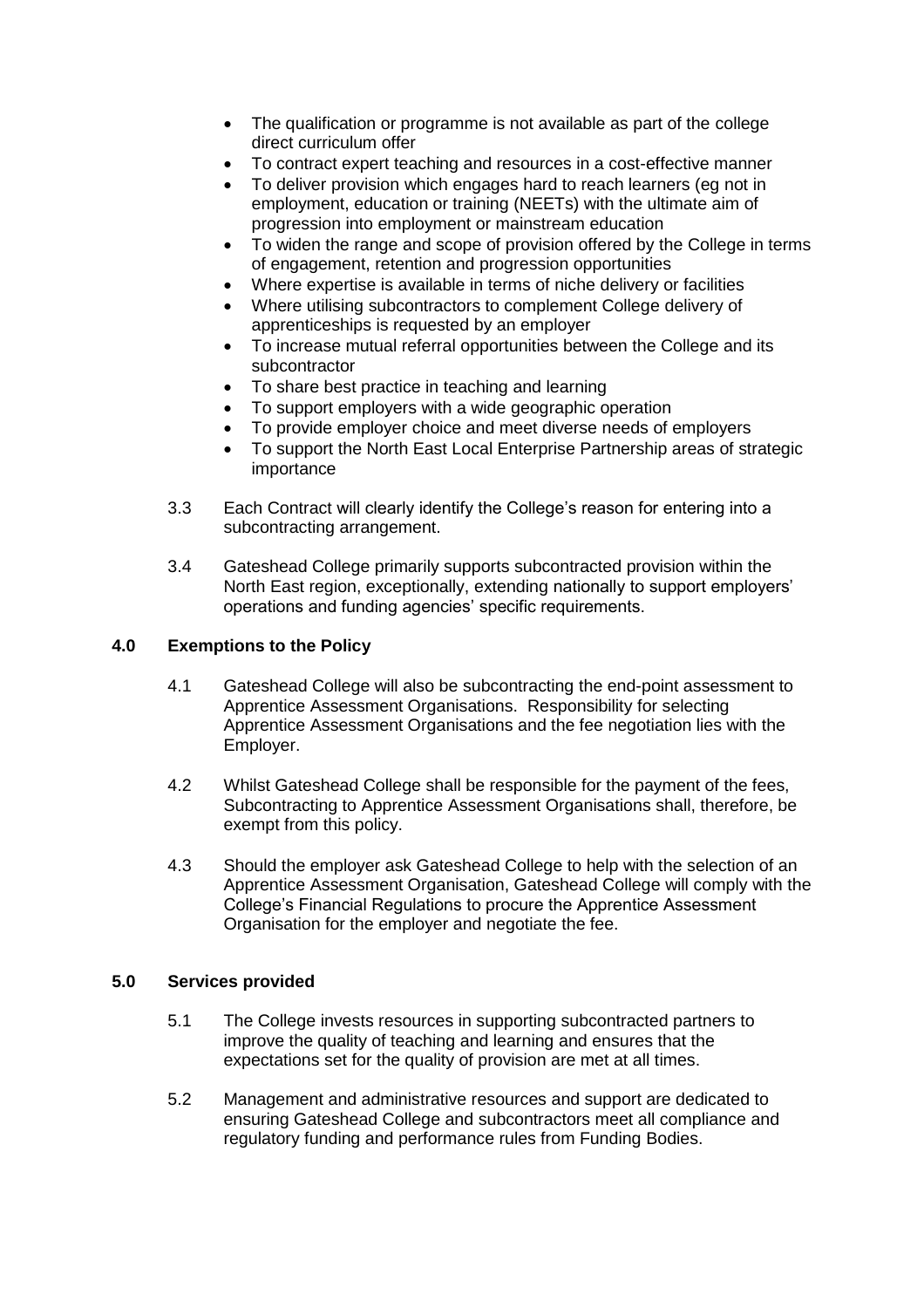5.3 The contractual agreement outlines the roles and responsibilities for both parties. The College undertakes a monthly performance review with each subcontractor to measure performance against contractual KPIs and agrees support requirements which can include the following;

## • **Subcontracting Management**

Gateshead College staff are responsible for the procurement, contract compliance and supporting the operation and monitoring of all subcontracted provision

## • **Quality Assurance**

To ensure that all subcontracted provision is of the highest quality, all subcontractors will be included in Gateshead College's Quality Assurance Cycle and will be guided and supported by the College to follow this process

## • **Management Information and learner data**

Timely monitoring, checking and processing of ILR data including regular communication and/or meetings with the Funding & Data Manager and Business Development Director to ensure completeness and accuracy of ILR data and payments

## • **Supporting improvements in quality of Teaching, Learning & Assessment**

A dedicated Quality Reviewer to support and mentor subcontractor staff to improve teaching and learning practice. In line with internal department practice, all subcontractors are subject to annual Teaching, Learning & Assessment Reviews against the Ofsted grading framework and ESIF programme requirements. Observation feedback is recorded and used to inform staff development

# • **Subcontractor CPD Programme**

A programme of events and information is in place to support the CPD of subcontractors' staff. The primary focus is improving teaching, learning and assessment, as well as discussion of key issues facing the sector, for example, Ofsted requirements, funding changes, the sharing of good practice amongst partners and key policy drivers such as the Prevent Agenda, Bribery & Corruption and Designated Safeguarding Lead **Training** 

# • **Support with English & mathematics**

The College will support subcontractors in providing opportunities for learners to gain relevant GCSE qualifications where appropriate. Specialist support is also available to assist with English and maths development, including joint delivery

## • **Funding and Audit Guidance**

Assistance with interpretation of funding rules for all types of provision and liaison with regard to audit evidence and other Funding Body compliance requirements

## • **Learner Services Provision**

Comprehensive support for Initial Advice & Guidance and progression links to and from subcontracted provision. The College can administer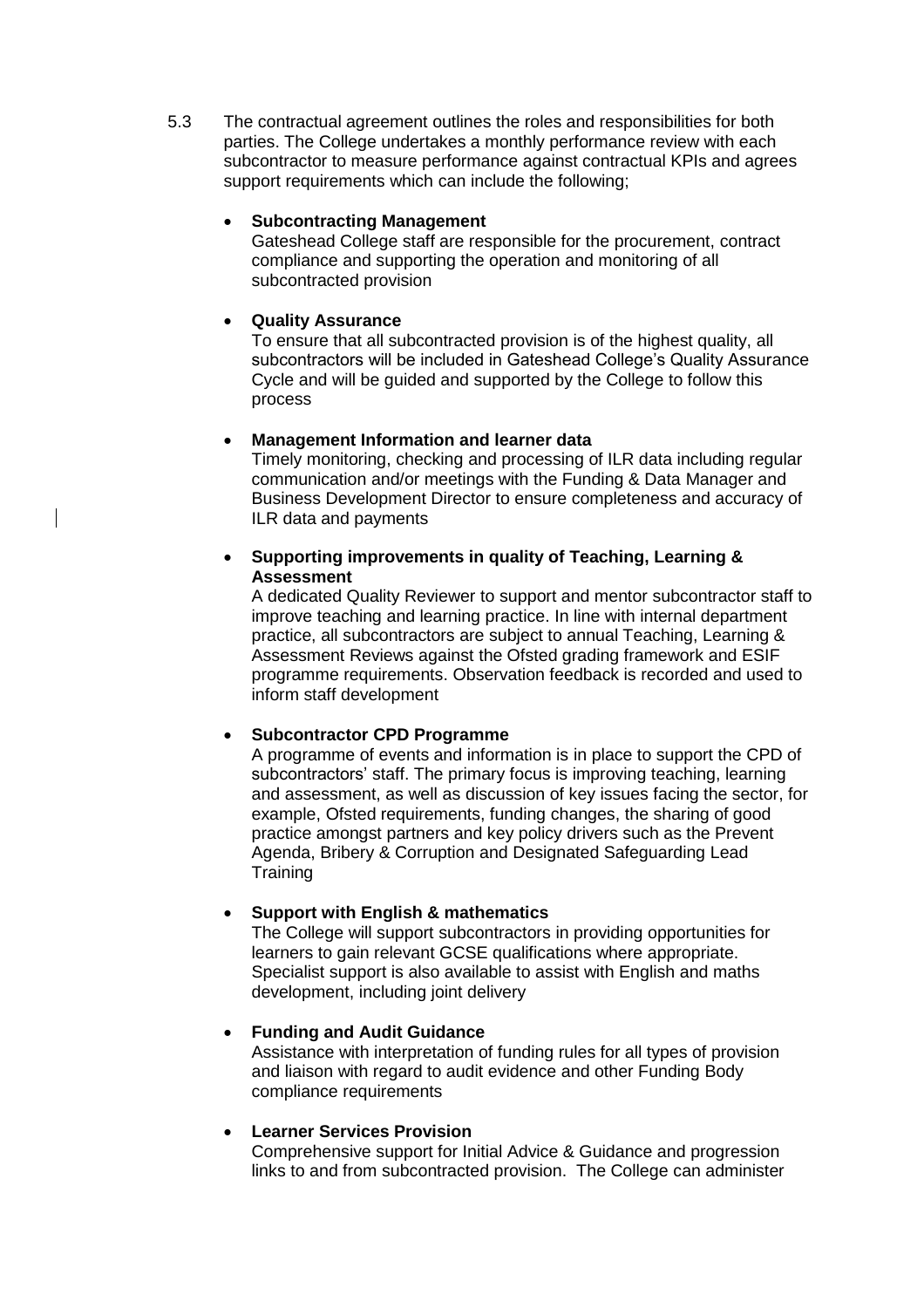bursary payments and other appropriate welfare resources on behalf of **subcontractors** 

• **Internal Audit** 

Regular review by the College's Internal Audit team to ensure that operation of subcontracted provision is in line with College procedures.

#### • **College Campus Facilities**

Subcontractors may be offered use of the College campus facilities for College funded learners.

- 5.4 Subcontractors are given key contacts at the College for any issues relating to the contractual or curriculum aspects of the delivery.
- 5.5 Should either party need to withdraw from the Contract, the subcontractor must agree to cooperate fully with Gateshead College to ensure there is continuity of learning for the learners. All learner details, files, paperwork and/or electronic records will be passed to Gateshead College immediately.

#### **6.0 Selection, Due Diligence and Appointment Process for Subcontractors**

- 6.1 The College's selection and appointment process for subcontracted provision complies with ESFA Funding Rules and meets OJEU and Public Procurement Regulations.
- 6.2 The College utilises the services of a specialist education procurement organisation to operate an external procurement process to ensure subcontractors are selected fairly and have sufficient capacity, capability, quality and financial standing to deliver the contracted services.
- 6.2 A comprehensive due diligence process is completed, covering the potential subcontractors' organisational policy and practice in key areas such as health and safety, quality assurance, data management, capability of staff, financial standing, equality and diversity.
- 6.3 Formal approval of subcontracting arrangements or variations to existing contracts is undertaken by the Principal.
- 6.4 The College ensures that there is in place a legally binding Contract with each subcontractor before delivery commences, that includes terms specified in the Funding Rules.

## **7.0 Management Fee and Charges 2021/22**

- 7.1 Before a subcontractor relationship is agreed, the College agrees a detailed list of costs for managing the subcontractor, outlining specific costs for quality monitoring activities and other support activities listed above. These costs are authorised by the Deputy Principal to ensure they are reasonable and proportionate to the teaching and learning delivered by the subcontractor and how each cost contributes to delivering high quality learning
- 7.2 The management fee retained by Gateshead College is calculated as a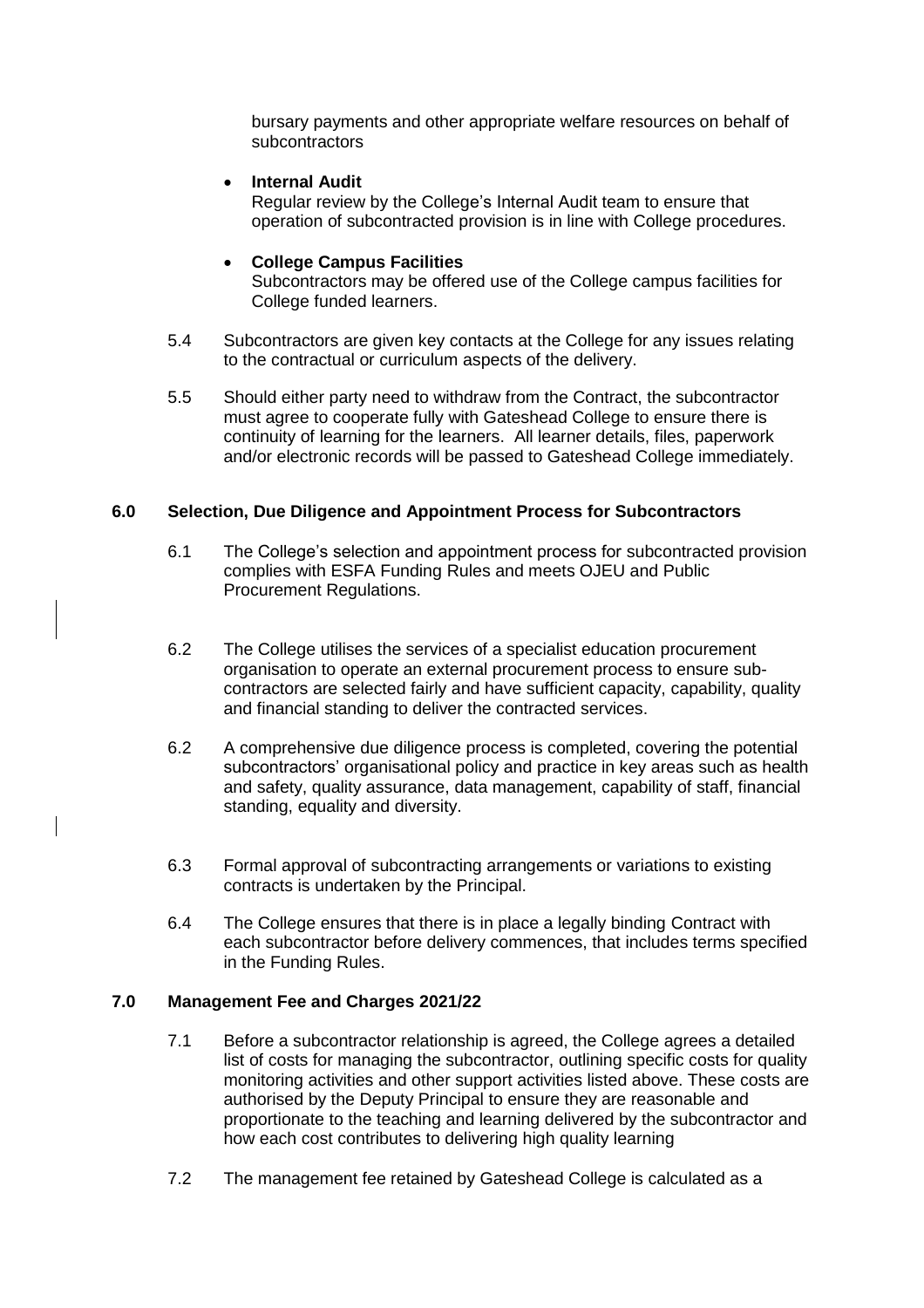percentage of the total contract value agreed with the subcontractor, which is reviewed and published on an annual basis.

- 7.3 This will include a list of specific costs for managing the subcontractor for quality monitoring activities and any other support activities offered by Gateshead College to the subcontractor that contributes to delivering high quality teaching, learning and assessment.
- 7.4 The management fee for subcontracted work has been set at 20%
- 7.5 Any variations to this management fee are agreed on a contract and case by case basis and will be undertaken by negotiation and agreement of both Parties. Any variation will be authorised by the Financial Director.

## **8.0 Payment Terms**

- 8.1 Payments to subcontractors are calculated as a percentage of the funding generated by actual activity recorded in Gateshead College's Individual Learner Record (ILR) up to the maximum contract value.
- 8.2 Payments are calculated on a monthly basis and based on actual funding generated, the management fee, any audit hold-back (see 8.4) payments to date and the delivery of agreed services in accordance with the contract.
- 8.3 For any funding to be generated for a given month, subcontractors are required to submit enrolment and achievement evidence to ensure that data is processed by Gateshead College in time for the monthly ILR return and subsequent funding calculation.
- 8.4 Where there is evidence of non-compliance with the conditions of the Contract, or this policy, or related issues or concerns, Gateshead College reserves the right to withhold payment until conditions are fully met.
- 8.5 If there are any concerns about impact on the outcomes of external or internal Audit, Gateshead College reserves the right to withhold 10% of payments due to the subcontractor as audit hold back. This audit hold back will be paid to the subcontractor at the end of the financial year, subject to submission of all evidence and successful audit outcome.

## **9.0 Monitoring Arrangements and Annual Cycle**

- 9.1 Subcontractors are reviewed against a range of performance criteria and to ensure high-quality delivery is taking place that meets the Funding Rules.
- 9.2 Regular monitoring visits are undertaken at subcontractor premises and within College. Visits to review provision may include unannounced and short notice visits and will involve observation and assessment of teaching and learning practice, discussion with staff and learners and review of documentation.
- 9.3 The College sets high expectations for the quality of provision and minimum levels of success are prescribed in the contract. Notices to improve may be issued where the quality of provision does not meet requirements and where there are serious concerns recruitment will be suspended.